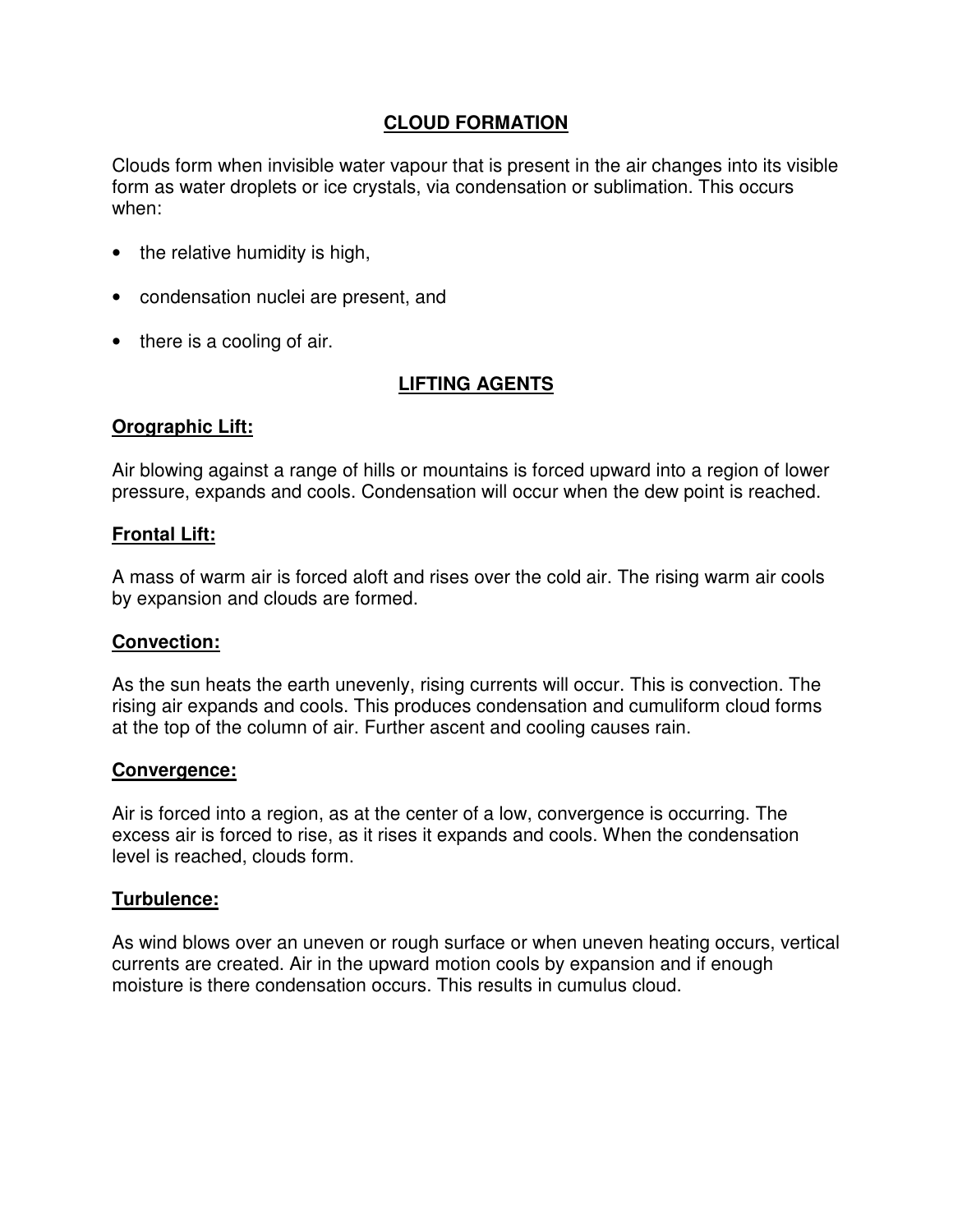# **PRECIPITATION**

When water droplets (visible as a cloud) grow sufficiently in size and weight to fall due to gravity.

# **Forms of precipitation:**

- drizzle, rain, freezing drizzle, freezing rain
- hail, snow pellets (soft hail),
- snow,
- ice prisms,
- ice pellets.

# **Precipitation and cloud type**:

| <b>Precipitation</b>            | <b>Cloud Type</b>                           |
|---------------------------------|---------------------------------------------|
| Drizzle, freezing drizzle, snow | Stratus and stratocumulus                   |
| Snow or rain (continuous)       | Thick altostratus and nimbostratus          |
| Snow or rain (intermittent)     | Thick altostratus and stratocumulus         |
| Snow showers, rain showers      | Altocumulus, heavy cumulus,<br>cumulonimbus |
| Hail, ice pellet showers        | Cumulonimbus                                |
| Ice pellets (continuous)        | Any rain cloud (below freezing)             |
| Ice Prisms                      | No cloud necessary                          |
| Snow pellets                    | Heavy cumulus                               |
|                                 |                                             |
|                                 |                                             |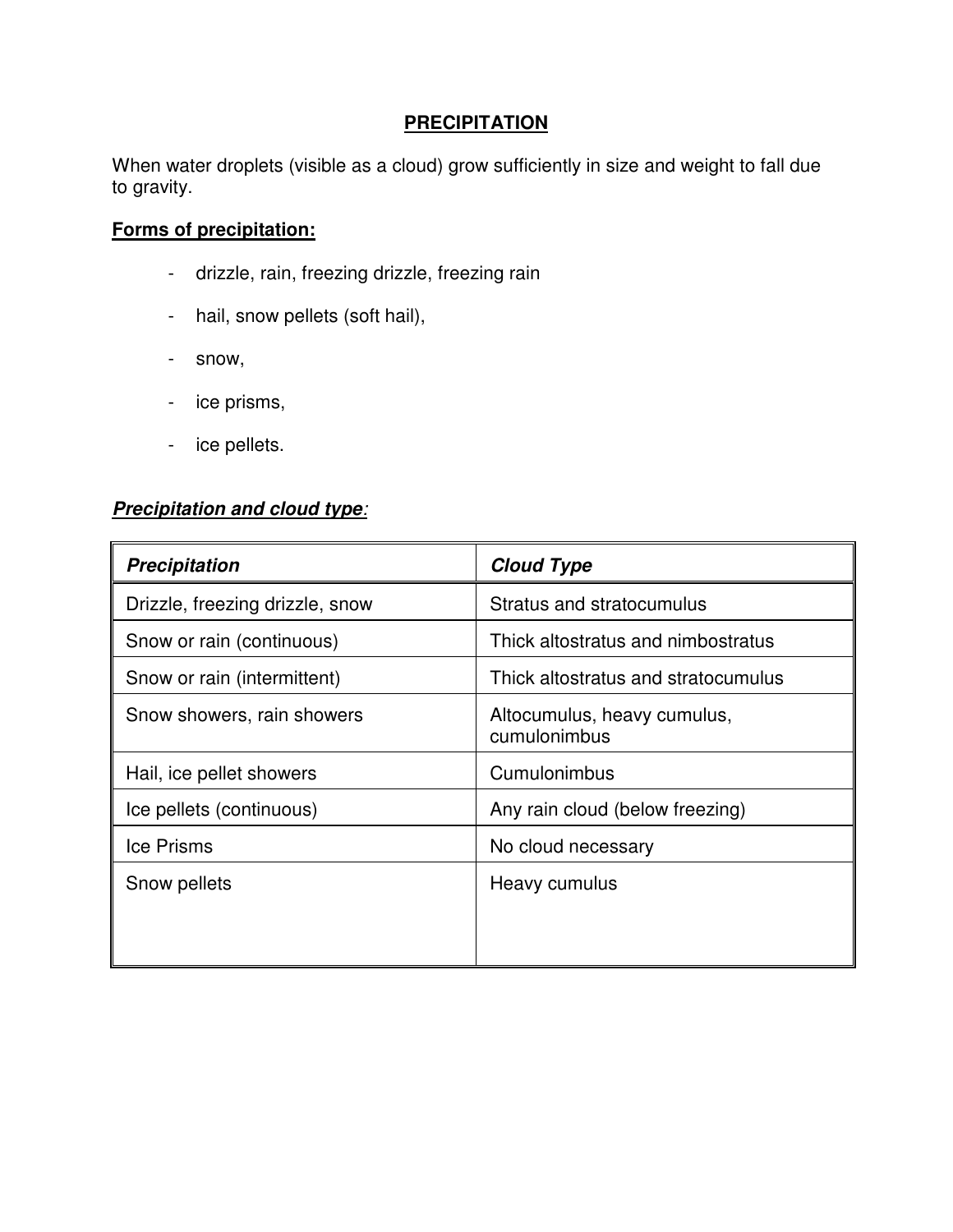# **FOG**

Fog is a cloud, usually stratus, in contact with the ground. It forms when the air is cooled below its dew point, or when the dew point is raised to the air temperature through the addition of water vapour.

# **TYPES OF FOG:**

### **Radiation fog:**

Usually forms on clear nights. Conditions that favor the formation of radiation fog are:

- clear skies
- moist air
- light winds

The ground cools losing heat through radiation. The air in direct contact with the earth's surface is cooled. If this air is moist and the temperature is lowered to the dew point, fog will form.

#### **Advection fog:**

Forms when warm moist air moves over a cold surface.

#### **Upslope fog:**

Caused by the cooling of air due to expansion as it moves up a slope. A light upslope wind is necessary.

#### **Steam fog:**

Forms when cold air passes over a warm water surface. Evaporation of the water into the cold air occurs until the air becomes saturated. The excess water vapour condenses as fog.

#### **Frontal fog:**

Often found near fronts. Warm front fogs are the most extensive and are caused by the cold air becoming saturated by evaporation from rain falling from the warm air. It is also known as precipitation-induced fog.